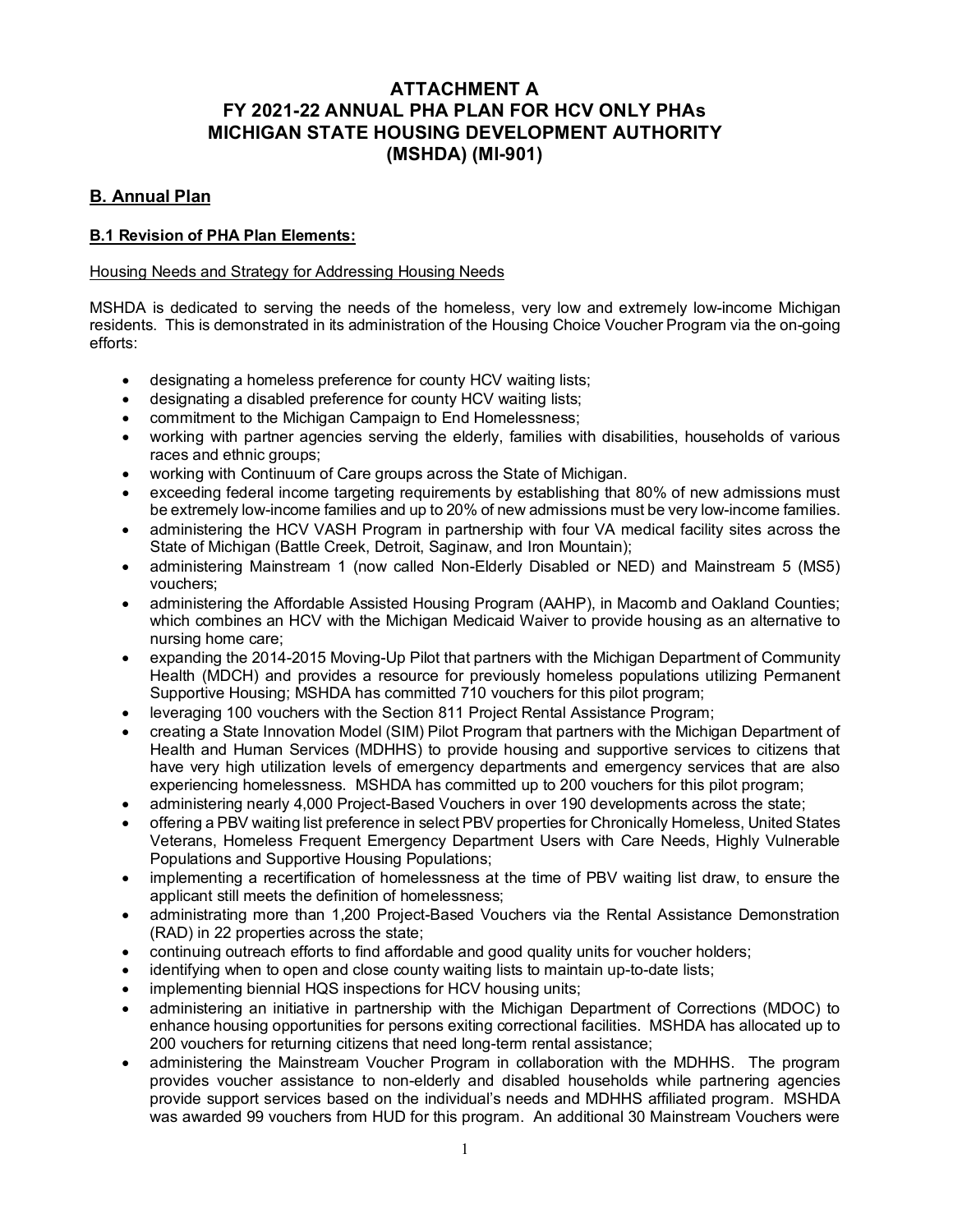awarded by HUD via the CARES Act funding.

• administering the Family Unification Program (FUP) in collaboration with the MDHHS. The program provides voucher assistance to FUP-eligible families and FUP-eligible youth experiencing housing barriers. MSHDA was awarded 81 vouchers from HUD for this program.

### Deconcentration and Other policies that Govern Eligibility, Selection and Admissions

MSHDA promotes deconcentration of poverty and promotes income mixing in all areas by educating applicants at the time of their briefing on these issues.

Waiting lists exist for all 83 Michigan counties and are opened or closed as necessary. Applications are taken electronically. As of November 18, 2020, there are 37,608 applicants on the waiting lists. Of these, 33,605 are extremely low income; 3,069 are very low income; and 934 are low income. Families with children make up 39% of waiting list applicants; 10% are elderly and 17% are disabled.

MSHDA has a homeless preference and applications are taken from homeless families and added to the homeless preference waiting list when certified.

A disability preference is given for those applicants where the head of household, co-head or spouse are disabled. Verification of disability is obtained upon selection from the waiting list.

A county residency preference is given for those applicants who either live or work in the county and can prove residency through a verified current address or verification from an employer.

A Michigan residency preference is given for those applicants who either live or work in the state of Michigan and can prove residency through a verified current address or verification from an employer.

PBV applicants must apply through the Lead Agency/HARA or property management staff. Referrals are sent directly to the MSHDA contracted Housing Agent for placement on the PBV Waiting List.

Financial Resources

| <b>Financial Resources:</b>                                                 |                   |                                |
|-----------------------------------------------------------------------------|-------------------|--------------------------------|
| <b>Planned Sources and Uses</b>                                             |                   |                                |
| <b>Sources</b>                                                              | <b>Planned \$</b> | <b>Planned Uses</b>            |
| Federal Grants (FY 2019 grants)                                             |                   |                                |
| <b>Public Housing Operating Fund</b><br>a)                                  | Not applicable    |                                |
| <b>Public Housing Capital Fund</b><br>b)                                    | Not applicable    |                                |
| Annual Contributions for Section 8 Tenant-<br>c)<br><b>Based Assistance</b> | \$209,608,985     | Section 8 Eligible<br>expenses |
| <b>Community Development Block Grant</b><br>d)<br>(CDBG)                    | Not applicable    |                                |
| <b>HOME</b><br>e)                                                           | Not applicable    |                                |
| Other Federal Grants (list below)                                           |                   |                                |
| FSS Program                                                                 | \$<br>1,064,552   | FSS Program                    |
| Sec 811 Program                                                             | \$<br>5,516,950   | Sec 811 PRA Program            |
| 2. Prior Year Federal Grants (unobligated<br>funds only) (list below)       | None              |                                |
| 3. Public Housing Dwelling Rental Income                                    | Not applicable    |                                |
| 4. Other income (list below)                                                | None              |                                |
| 5. Non-federal sources (list below)                                         | None              |                                |
|                                                                             |                   |                                |
| <b>Total resources</b>                                                      | \$216,190,487     |                                |